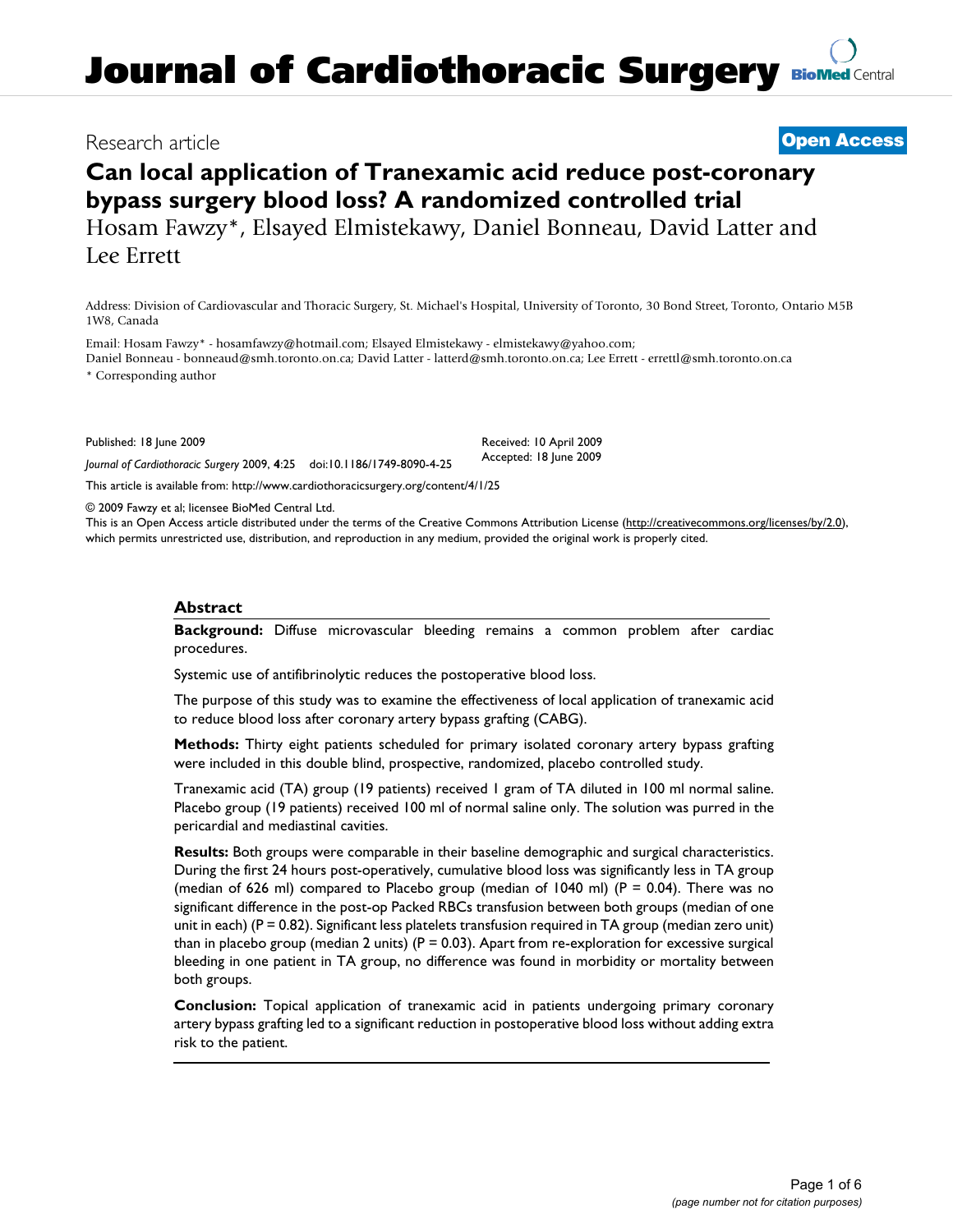#### **Introduction**

Coagulopathy remains a common problem after coronary artery bypass Grafting (CABG) using cardiopulmonary bypass (CPB). It results from many factors like thrombocytopenia, acquired platelet dysfunction, clotting factors loss, free heparin, and increased fibrinolysis [1-3]. Lemmer and Colleagues [4] found that extracorporeal circulation results in significant fibrinolysis, as reflected by increased concentrations of plasmin and fibrin degradation products (FDP), both of which have deleterious effects on platelet function. Re-exploration for bleeding following cardiac surgery with CPB was reported to be in the range of 2–7%. Of these, 50–80% was found to be medical rather than surgical bleeding [5]. Fibrinolysis was found to be responsible for 25–45% of significant post bypass bleeding [6]. Many antifibrinolytic agents have been used to diminish post-bypass bleeding. These include ε Aminocaproic acid [5], aprotinin [7], and Tranexamic acid (TA) [8]. Tranexamic acid has been found to bind to lysine binding sites of plasmin and plasminogen. Saturation of these sites displaces plasminogen from the fibrin surface thus inhibiting fibrinolysis [9]. TA has been used both systemically and topically. Intravenous TA administration increased the risk of thromoembolic complications and consequently early graft closure in coronary artery bypass grafting [10]. When used topically, TA was found effective in controlling bleeding in patients with hemorrhagic diathesis and in patients who were being treated with anticoagulants pre-operatively. Topical TA has also been successfully used in controlling bleeding in bladder, gynaecologic, oral, and otolaryngeal surgeries [11-13].

This prospective, double-blind, randomized, placebocontrolled study was designed to investigate the effect of topical TA in reducing postoperative blood loss after coronary artery bypass Grafting.

#### **Methods**

With institutional ethics committee approval, all patients scheduled for primary isolated elective CABG at North West Armed Forces Hospital, Tabuk, Saudi Arabia, during the period from March 2004 to November 2005, were scrutinized for eligibility enrolment. Our exclusions criteria included patients who had combined procedure; redo surgery, bleeding diathesis (Haemophilia or platelet count <  $100 \times 10^9$  L<sup>-1</sup>), renal failure (Creatinine >  $160$  mg/ dl), known allergy to TA, recent (<7 days before surgery) intake of anti-platelets (e.g. Aspirin, non-steroidal antiinflammatory drugs) or Heparin administration within 48 hours of operation.

Thirty eight patients met the requirements for inclusion, and informed consent was obtained from all of them. The patients were randomly allocated into one of the two

groups. Group I (TA group) included 19 patients who received 1 gm of TA diluted in 100 ml normal saline. Group II (Placebo group) included 19 patients who received 100 ml normal saline as placebo. The solution was purred in the pericardial and mediastinal cavities before closure of the strenotomy while clamping the chest tubes. These clamps were released once the closure of the strenotomy was completed.

The study was carried out as a prospective randomized, double blind investigation. Randomization was carried out with random-number tables by a research pharmacist who prepared the two solutions in two identical bottles and delivered to the operating theatre. Neither the surgeon, assistant, anaesthetist, scrub nurse nor the perfusionist knew the composition of the solution administered. Only two cardiac surgeons were responsible for the surgical haemostasis.

The anaesthetic management and conduct of CPB were standardized. The patients were premedicated using Nitrozepam 0.1 mg/kg tablet the night of the operation, and morphine 0.15 mg/kg intramuscular half an hour before operation. Induction was done using Fentanyl 2–5 ug/kg, Propofol 1–2 mg/kg, and Pancronium 0.1 mg/kg. Anaesthesia was maintained by using Sevoflurane 0.5– 1%, Pancronium 0.06 mg/kg, Fentanyl 1–2 ug/kg during cardiopulmonary bypass time. All patients received Heparin 300 units/Kg before CPB to achieve target activated clotting time (ACT) of  $\geq$  480 seconds. During CPB, extra heparin was given as needed to maintain the target ACT. After separation from CPB, heparin was reversed using protamine sulphate in the dose of 1 mg/100 units of heparin to achieve target ACT 80–120 seconds.

After the patient was transferred to the intensive care unit (ICU), continuous low grade suction  $(10-15 \text{ cm H}_2O)$ was applied together with periodic milking of the drains. Haemoglobin level (Hb), Hematocrite value (Hct %), Platelet count, International Normalized Ratio (INR), Partial Thromboplastin time (PTT), and Fibrinogen level were measured before the operation and when the patients arrived at the intensive care unit. The drainage of the chest tubes was measured hourly and were removed when the total drainage volume of 80–100 ml over the previous12 hours and of serous color. Uniform transfusion protocol was applied to all patients. Blood and blood components were administered only when the hematocrite level <  $24\%$  or the haemoglobin level  $\leq 8.0$  gm/dL in the postoperative period. Shed mediastinal blood was not transfused into any patient during this study.

Beside patients' demographics, the numbers of grafts, left internal mammary artery (LIMA) use, cross clamp time, duration of CPB, incidence of reoperation for bleeding,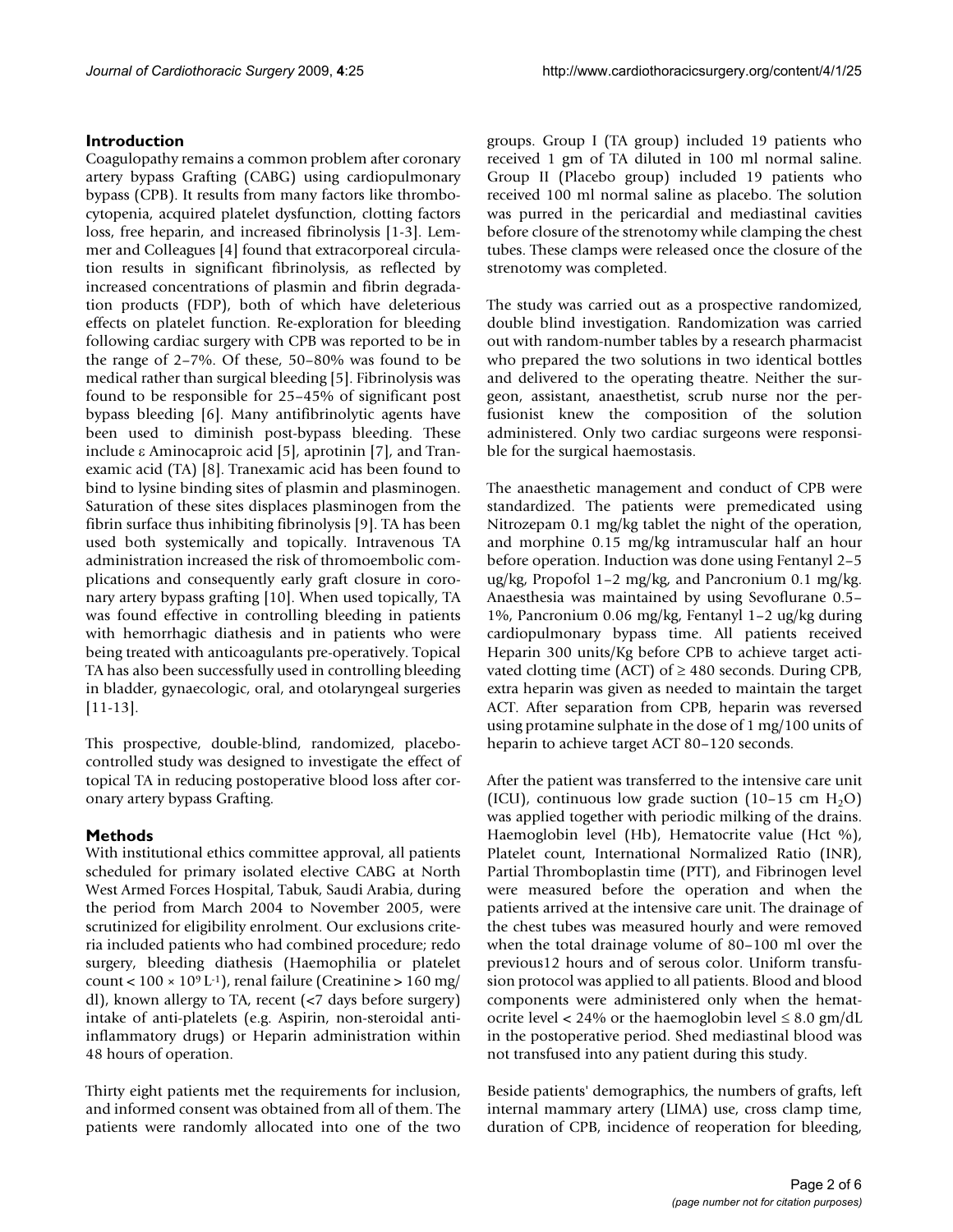ICU stay and the length of hospital stay (LOS) were recorded for all patients.

#### *Statistical Analysis*

Parametric data were analysed using 2-tailed unpaired student t test, and presented as mean ± standard deviation. Data analysis for blood loss and requirements for blood products was done using non-parametric tests (Mann-Whitney Rank Sum test) using Sigma Stat (v 3.5, Systat Software San Jose, California, USA), and expressed as median and range. Values of p less than 0.05 were considered significant.

#### **Results**

Both groups were comparable with respect to baseline demographic data and there was no statistically significant difference in the prevalence of risk factors between both groups as shown in Table 1.

The two groups were matched with regard to intraoperative data; use of left internal mammary artery, average number of distal anastmoses, cross clamp time, cardiopulmonary bypass (CPB) time and duration of the operation (Table 2). There was no bias in the distribution of the anaesthesiologist and surgeons between the two groups. Pre and postoperative haemoglobin concentrations, hematocrit concentrations, platelet counts, international normalized ratio, partial thromboplastin times and fibrinogen level were not significantly different between the two groups (Tables 3 &4). Chest tube drainage in the

| Table 1: Patients' Demographics. |  |
|----------------------------------|--|
|----------------------------------|--|

|                     | $TA (n = 19)$ | Placebo $(n = 19)$ | P-Value          |
|---------------------|---------------|--------------------|------------------|
| Age(y)              | $55 \pm 11$   | $60 \pm 7$         | 0.17             |
| M/F                 | 18/1          | 8/1                | $\mathbf{0}$ . I |
| $Wt.$ (Kg)          | $73 \pm 15$   | $71 \pm 14$        | 0.74             |
| BMI                 | $27 \pm 4$    | $27 \pm 4$         | $\mathbf{0}$ . I |
| Smoking             | 6(31.5%)      | 6(31.5%)           | 1.0              |
| <b>Diabetes</b>     | 7(37%)        | 10(53%)            | 0.42             |
| <b>Hypertension</b> | 7(37%)        | 12 (63%)           | 0.17             |
| Hyperchol           | 3(16%)        | $0(0\%)$           | 0.08             |
| <b>COPD</b>         | 1(5%)         | 1(5%)              | 1.0              |
| RF                  | $0(0\%)$      | 1(5%)              | 0.33             |
| <b>PVD</b>          | 3(16%)        | $0(0\%)$           | 0.08             |
| Previous MI         | 4(21%)        | 6(31.5%)           | 0.42             |
| LVEF                | $48 \pm 10$   | $46 \pm 10$        | 0.49             |
| Euroscore           | $2.3 \pm 1.7$ | $2.5 \pm 1.6$      | 0.58             |

Values are means ± SD or No.(%) where shown. M/F: Male/Female

Wt.: Weight

BMI: Body Mass Index

COPD: Chronic Obstructive Pulmonary Disease

RF: Renal Failure

Hyperchol: Hypercholesterolmia

PVD: Peripheral Vascular Disease MI: Myocardial Infarction

LVEF: Left Ventricular Ejection Fraction

first 24 hours was significantly less in TA group (median of 626 ml) than in the placebo group (median of 1040 ml) ( $P = 0.04$ ). This represented about 37% decrease in the blood loss. The median total post-operative chest tube drainage was 656 ml (range 248–2105) in TA group and 1056 ml (range 210–3010) in the placebo group, which represents 32% reduction in total bleeding (Figures 1 &2).

There was no significant difference in the post-op packed red blood cells (PRBCs) transfusion between both groups (median of one unit in each) ( $P = 0.82$ ). Also there was no significant difference in regard Fresh Frozen Plasma (FFP) transfusion between both groups (median of zero unit in TA vs. two units in placebo) ( $P = 0.42$ ). Significant more platelets transfusion required in the Placebo group (median 2 units) than in TA group (median zero unit) (P = 0.03) (Figure 3). Troponin I level recorded a lower level in TA group  $(2.4 \pm 3.8)$  than Placebo group  $(4.7 \pm 2.0)$  (P = 0.68). There was no post-op myocardial infarction encountered in either group. Although there was no difference in intubation time between both groups, Placebo group patients stayed significantly longer in ICU (49  $\pm$  20 Hrs) than the TA patients  $(29 \pm 26)$  (P = 0.02). Total length of Hospital stay was comparable in both groups (Table 5). Apart from re-exploration for excessive surgical bleeding in one patient in the TA group (due to branch bleeding of one of the grafts), no difference was found in morbidity or mortality between the two groups. There were no deaths in either group.

#### **Discussion**

Intravenous use of aprotinin, tranexamic acid and aminocaproic acid has proved to be effective in decreasing postoperative bleeding in both primary and redo coronary artery bypass grafting. However, the risk of death is con-



#### **Figure 1**

**Post-op Blood Loss/Hour**. Our study demonstrates that pouring of one gram of TA into the pericardial cavity after CABG, significantly reduced post-operative blood loss in the first 24 hours after surgery (37%) with the maximum reduction at the 3rd hour (66%).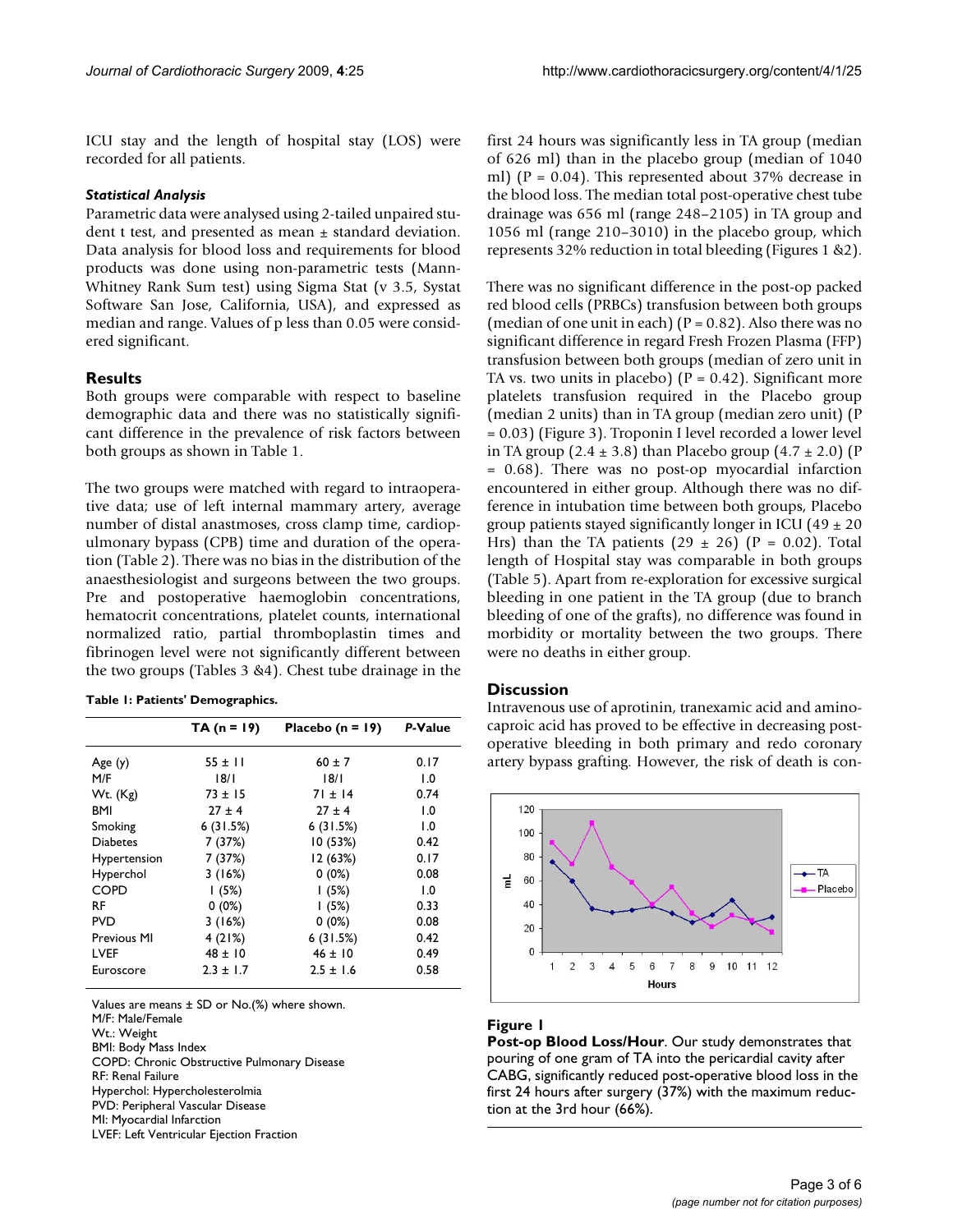

#### **Figure 2**

**Post-op Blood Loss/24 hours and total**. Chest tube drainage in the first 24 hours was significantly less in TA group (median of 626 ml) than in the placebo group (median of 1040 ml) ( $P = 0.04$ ). This represented about 37% decrease in the blood loss. The median total post-operative chest tube drainage was 656 ml (range 248–2105) in TA group and 1056 ml (range 210–3010) in the placebo group, which represents 32% reduction in total bleeding.

sistently higher with use of aprotinin than with tranexamic acid or aminocaproic acid [14].

In the large International Multi-center Aprotinin Graft Patency Experience (IMAGE) study, no statistically significant difference in graft occlusion could be found between patients given Aprotinin and controls when the results were adjusted for risk factors known to be associated with graft failure [15]. Therefore, the benefit of antifibrinolytic agents must be always weighted against a possible increase risk of thrombo-embolic complications that might lead to early graft closure. Moreover, these patients are at increase risk of cerebral, pulmonary, mesenteric and retinal thrombosis.

Following the success of systemic use of Aprotinin and Tranexamic acid in controlling post-CABG bleeding, trials for topical use were initiated by Tatar et al [16] in 1993, who reported reduced post-operative blood loss and the need for transfusion after topical Aprotinin use in CABG

**Table 2: Intra-operative Data.**

|                                                       | TА                                                 | <b>Placebo</b>                                         | P-Value                     |
|-------------------------------------------------------|----------------------------------------------------|--------------------------------------------------------|-----------------------------|
| Graft/pt<br><b>LIMA</b><br>CX time (min)<br>TBT (min) | $2.8 \pm 1.1$<br>100%<br>$72 + 17$<br>$100 \pm 28$ | $2.9 \pm 1.0$<br>$100\%$<br>$75 \pm 20$<br>$97 \pm 28$ | 0.64<br>1.0<br>0.09<br>0.07 |

Values are means  $\pm$  SD or (%) where shown. LIMA: Left Internal Mammary Artery. CX Time: Cross Clamp time.

TBT: Total Bypass time.

**Table 3: Pre-operative Hematological Profile.**

|                  | TA             | <b>Placebo</b> | P-Value |
|------------------|----------------|----------------|---------|
| <b>Platelets</b> | $265 \pm 119$  | $156 \pm 71$   | 0.77    |
| $Hb$ (gm/dl)     | $14 \pm 1.0$   | $14 \pm 1.3$   | 0.08    |
| Hct (%)          | $39 \pm 2.8$   | $41 \pm 3.7$   | 0.15    |
| <b>INR</b>       | $1.1 \pm 0.3$  | $1.0 \pm 0.2$  | 0.23    |
| <b>PTT</b>       | $31.2 \pm 4.8$ | $33.6 \pm 3.5$ | 0.34    |
| Fibrinogen       | $362 \pm 163$  | $438 \pm 158$  | 0.46    |

Values are means ± SD where shown.

Hb: Hemoglobin.

Hct: Hematocrite Value.

INR: International Normalized Ratio.

PTT: Partial Thromoplastin Time.

patients. Similar results were described by O'Regan and his colleagues [17] and Khalil et al [18]. This encouraged De Bonis group [19] in 2000 to start topical use of TA. They conducted a prospective randomized, double blinded study on 40 patients who had primary CABG. They reported blood loss significantly diminished by 36% during the first 3 hours but not during the following 21 hours after operation compared to the placebo group. Our study demonstrates that pouring of one gram of TA into the pericardial cavity after CABG, significantly reduced post-operative blood loss in the first 24 hours after surgery (37%) with the maximum reduction at the 3rd hour (66%). Abdul Azem and his colleagues [20] in 2006 described similar results in 100 patients underwent various open heart procedures. In contradictory to our findings, Yasim and his group [21] did not find a statistically significant reduction in post-operative bleeding after topical application of Aprotinin and Tranexamic acid.

In our study the overall post-operative bleeding was modest in both groups and this could be explained by the tight inclusion criteria, meticulous surgical hemostasis, normothermic CPB and the use of LIMA alone as a pedicle graft in all patients. Therefore, despite the significant reduction of post-operative bleeding in TA group, the effect of its topical use might be masked by those factors. A greater

**Table 4: Post-operative Hematological Profile.**

|                  | TA             | Placebo        | P-Value |
|------------------|----------------|----------------|---------|
| <b>Platelets</b> | $192 \pm 64$   | $196 \pm 68$   | 0.86    |
| $Hb$ (gm/dl)     | $10 + 1.3$     | $10 + 1.3$     | 0.39    |
| Hct (%)          | $29 \pm 3.8$   | $30 \pm 3.9$   | 0.39    |
| <b>INR</b>       | $1.3 \pm 0.3$  | $1.2 + 0.4$    | 0.18    |
| PTT              | $41.2 \pm 5.4$ | $45.6 \pm 7.4$ | 0.22    |
| Fibrinogen       | $239 + 49$     | $359 \pm 202$  | 0.15    |

Values are means ± SD where shown.

Hb: Hemoglobin.

Hct: Hematocrite Value.

INR: International Normalized Ratio.

PTT: Partial Thromoplastin Time.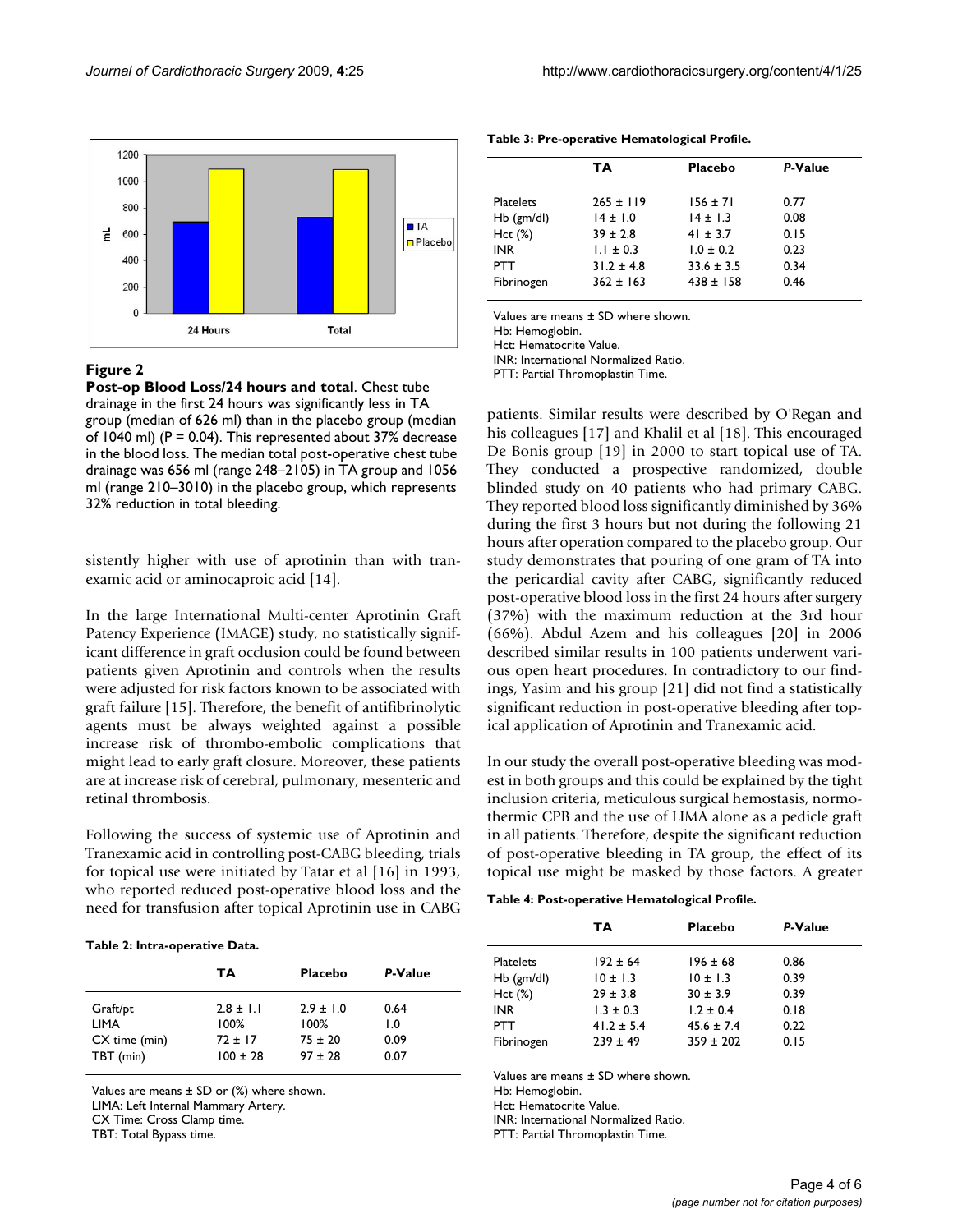

#### **Figure 3**

**Post-op Blood Products Transfusion**. There was no significant difference in the post-op packed red blood cells (PRBCs) transfusion between both groups (median of one unit in each) ( $P = 0.82$ ). Also there was no significant difference in regard Fresh Frozen Plasma (FFP) transfusion between both groups (Median of zero unit in TA vs. two units in placebo) ( $P = 0.42$ ). Significant more platelets transfusion required in the Placebo group (median 2 units) than in TA group (median zero unit)  $(P = 0.03)$ 

effect of topical TA in reducing blood loss could be possibly evident in more prolonged and complex procedures with a higher risk of bleeding.

The use of blood products was not significantly different between both De Bonis' groups [19], while we had a significant reduction only in platelet transfusion and Abdul Azm [20] had a significant reduction only in packed cells use in TA group. This difference in reports might be explained by the difference in number of patients, type of operations and transfusion protocols used in each study. The advantage of topical use of antifibrinolytic drugs after open heart surgery, in reducing post-operative bleeding and transfusion requirement, needs further clinical trials using larger number of patients [22].

#### **Table 5: Post-operative data.**

|                        | TA            | <b>Placebo</b> | P-Value |
|------------------------|---------------|----------------|---------|
| Troponin I<br>(mmol/L) | $2.4 \pm 3.8$ | $4.7 \pm 2.0$  | 0.68    |
| Intub (Hrs)            | $14 \pm 7$    | $17 \pm 12$    | 0.52    |
| ICU (Hrs)              | $29 \pm 26$   | $49 \pm 20$    | $0.02*$ |
| LOS (Days)             | $7.5 \pm 3$   | $7.8 \pm 2.0$  | 0.68    |

Values are means ± SD where shown. Intub: Intubation time.

ICU: Intensive Care Unit.

LOS: Length of Hospital Stay.

#### **Limitation of the study**

We did not measure the level of TA in the serum or in the pericardial cavity. The number of the patients was relatively small and the inclusion criteria with strictly tight. Larger multi-center prospective control trials using larger dose of TA are needed to address its topical effect in procedures with higher risk of bleeding.

#### **Conclusion**

Topical use of Tranexamic acid into the pericardial cavity in patients undergoing primary coronary artery bypass grafting significantly reduces postoperative bleeding and platelet transfusion without adding extra risk to the patient. Consequently Tranexamic acid could be advocated for routine use topically in patients undergoing coronary artery bypass grafting.

#### **Competing interests**

The authors declare that they have no competing interests.

#### **Authors' contributions**

HF participated in the study design, in analyzing the data, writing, reviewing and submitting the manuscript. EM conceived of the study, participated in its design and carried out the coordination, collecting the data. DB participated in reviewing the manuscript. DL participated in reviewing the manuscript. LE participated in reviewing the manuscript. All authors read and approved the final manuscript.

#### **Acknowledgements**

The authors are thankful to Ms. Alana Harrington, HBSc, Department of Anaesthesia and Critical Care3, Terrence Donnelly Heart Center, Keenan Research Center in the Li Ka Shing Knowledge Institute of St. Michael's Hospital, University of Toronto, for her valuable assistance in the statistical analysis. This work was presented as an oral presentation during the 14th annual conference of the Egyptian Society of Cardiothoracic Surgery May 2–4, 2007, Alexandria, Egypt. This study was not sponsored.

#### **References**

- 1. Kucuk O, Kwaan HC, Frederickson J, Wade L, Green D: **[Increased](http://www.ncbi.nlm.nih.gov/entrez/query.fcgi?cmd=Retrieve&db=PubMed&dopt=Abstract&list_uids=3766524) [fibrinolytic activity in patients undergoing cardiopulmonary](http://www.ncbi.nlm.nih.gov/entrez/query.fcgi?cmd=Retrieve&db=PubMed&dopt=Abstract&list_uids=3766524) [bypass operation.](http://www.ncbi.nlm.nih.gov/entrez/query.fcgi?cmd=Retrieve&db=PubMed&dopt=Abstract&list_uids=3766524)** *Am J Hematol* 1986, **23:**223-9.
- 2. Harker LA, Malpass TW, Branson HE, Hessel EA II, Slichter SJ: **[Mech](http://www.ncbi.nlm.nih.gov/entrez/query.fcgi?cmd=Retrieve&db=PubMed&dopt=Abstract&list_uids=6448643)[anism of abnormal bleeding in patients undergoing cardiop](http://www.ncbi.nlm.nih.gov/entrez/query.fcgi?cmd=Retrieve&db=PubMed&dopt=Abstract&list_uids=6448643)ulmonary bypass: acquired transient platelet dysfunction [associated with selective alpha-granule release.](http://www.ncbi.nlm.nih.gov/entrez/query.fcgi?cmd=Retrieve&db=PubMed&dopt=Abstract&list_uids=6448643)** *Blood* 1980, **56:**824-34.
- 3. Depotis GJ, Santoro SA, Spitznagel E, Kater KM, Cox JL, Barnes P: **[Prospective evaluation and clinical utility of on-site monitor](http://www.ncbi.nlm.nih.gov/entrez/query.fcgi?cmd=Retrieve&db=PubMed&dopt=Abstract&list_uids=8283896)ing of coagulation in patients undergoing cardiac operation.** *J Thorac Cardiovasc Surg.* 1994, **107(1):**271-279.
- Lemmer JH Jr, Stanford W, Bonney SL, Breen JF, Chomka EV, Elderge WJ: **[Aprotonin for coronary bypass operations: efficacy,](http://www.ncbi.nlm.nih.gov/entrez/query.fcgi?cmd=Retrieve&db=PubMed&dopt=Abstract&list_uids=7508070) [safety, and influence on early saphenous graft patency-a mul](http://www.ncbi.nlm.nih.gov/entrez/query.fcgi?cmd=Retrieve&db=PubMed&dopt=Abstract&list_uids=7508070)ticenter, randomized, double blind, placebo-controlled [study.](http://www.ncbi.nlm.nih.gov/entrez/query.fcgi?cmd=Retrieve&db=PubMed&dopt=Abstract&list_uids=7508070)** *J Thorac Cardiovasc Surg* 1994, **107:**543-53.
- 5. Daily PO, Lamphere JA, Dembitsky WP, Adamson RM, Dans NF: **[Effect of prophylactic epsilon-aminocaproic acid on blood](http://www.ncbi.nlm.nih.gov/entrez/query.fcgi?cmd=Retrieve&db=PubMed&dopt=Abstract&list_uids=8028387) loss and transfusion requitments in patients undergoing first[time coronary artery bypass grafting: a randomized, pro](http://www.ncbi.nlm.nih.gov/entrez/query.fcgi?cmd=Retrieve&db=PubMed&dopt=Abstract&list_uids=8028387)-**